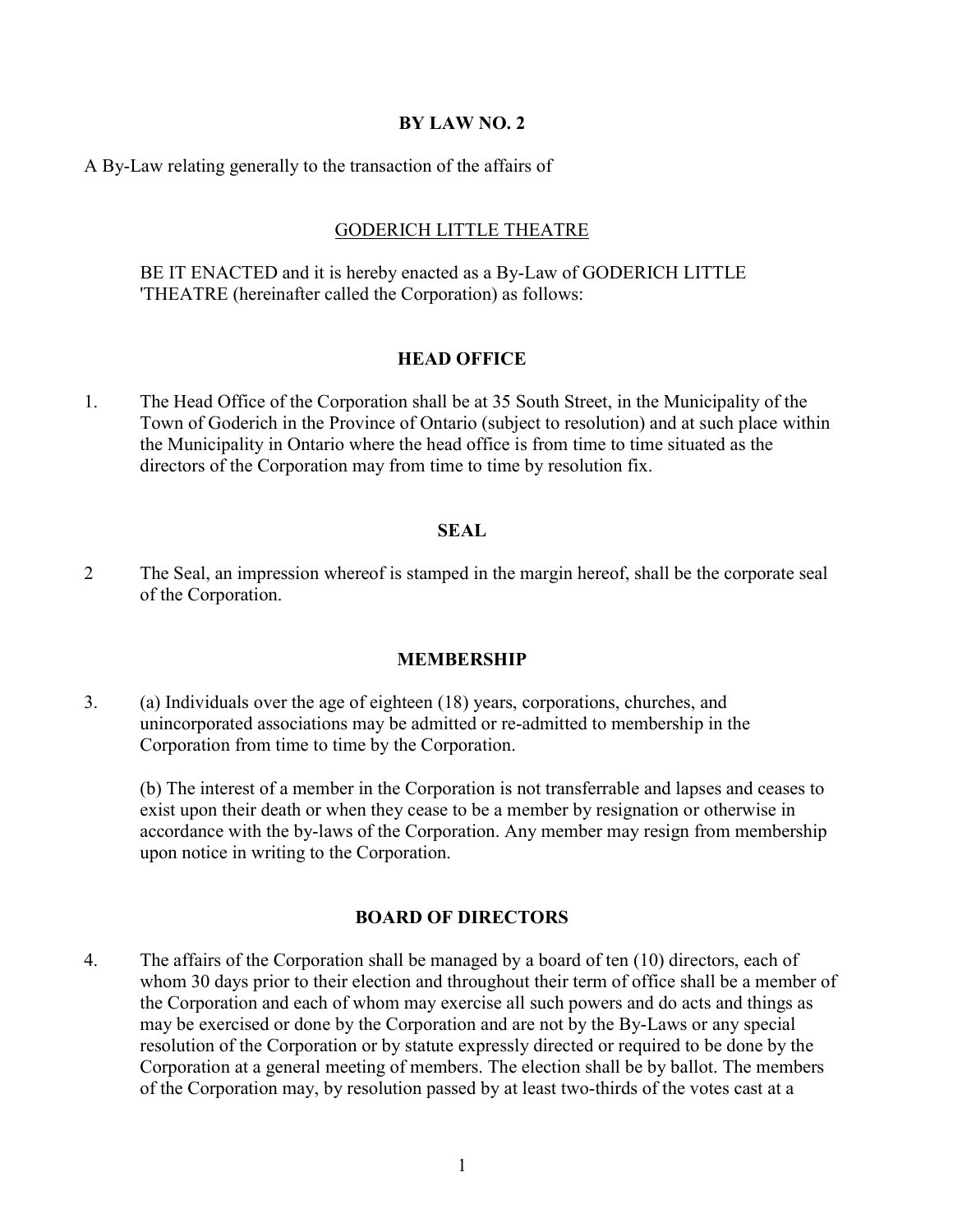general meeting of which notice specifying the intention to pass such resolution has been given, remove any director before the expiration of their term of office, and may, by a majority of the votes cast at that meeting, elect any person in their stead for the remainder of their term.

- 5. A director shall be eighteen or more years of age, and subject to the provisions of Section 316 of The Corporations Act (Ontario) shall be a member of the Corporation.
- 6. Directors shall be elected to the Board for two-year rotating terms as follows:
	- (a) At the Annual General Meeting of Members at which this by-law is adopted, all directors shall be elected for an interim term. One-half of the new directors shall be elected or appointed for a one (1) year term, and the other half shall be elected for a two (2) year term.
	- (b) At subsequent Annual Meetings, Directors shall be elected annually by the Voting Members according to sections 5, 6, and 7 of the By-law. Directors' terms shall be from the date of the Annual Meeting at which they are elected until the second following Annual Meeting, or until their successors are elected.
	- (c) Voting members may re-elect any Director for a maximum of three (3) consecutive terms. If any Director has served three (3) consecutive terms, the Director may not stand for election until one (1) year following the end of the Director's term.
	- (d) Any Director elected to fill a vacancy on the Board according to section 7 of this By-law shall hold office for the remainder of the term of the vacancy.
- 7. The office of a director of the Corporation shall be vacated
	- (a) if they become bankrupt or suspend payment or compounds with their creditors or make an authorized assignment or are declared insolvent;
	- (b) if they are found to be of unsound mind;
	- (c) if they are convicted of any criminal offence;
	- (d) if by notice in writing to the Corporation they resign their office.
- 8. The directors shall serve without remuneration and no director shall directly or indirectly receive any profit from their position as such; provided that a director may be paid or reimbursed for reasonable expenses incurred in the performance of their duties.

# MEETINGS OF DIRECTORS

9. Meetings of the Board of Directors may be held either at the head office or at any other place within or outside of Ontario A meeting of directors may be convened by the President of the Board of Directors or any two directors at any time and the Secretary by direction of any such officer or any two directors shall convene a meeting of directors. Six members of the board present shall constitute a quorum. Notice of any such meeting shall be delivered, delivered electronically, or mailed to each director not less than two (2) days (exclusive of the day on which the notice is delivered or is given) before the meeting is to take place; provided always that meetings of the Board of Directors may be held at any time without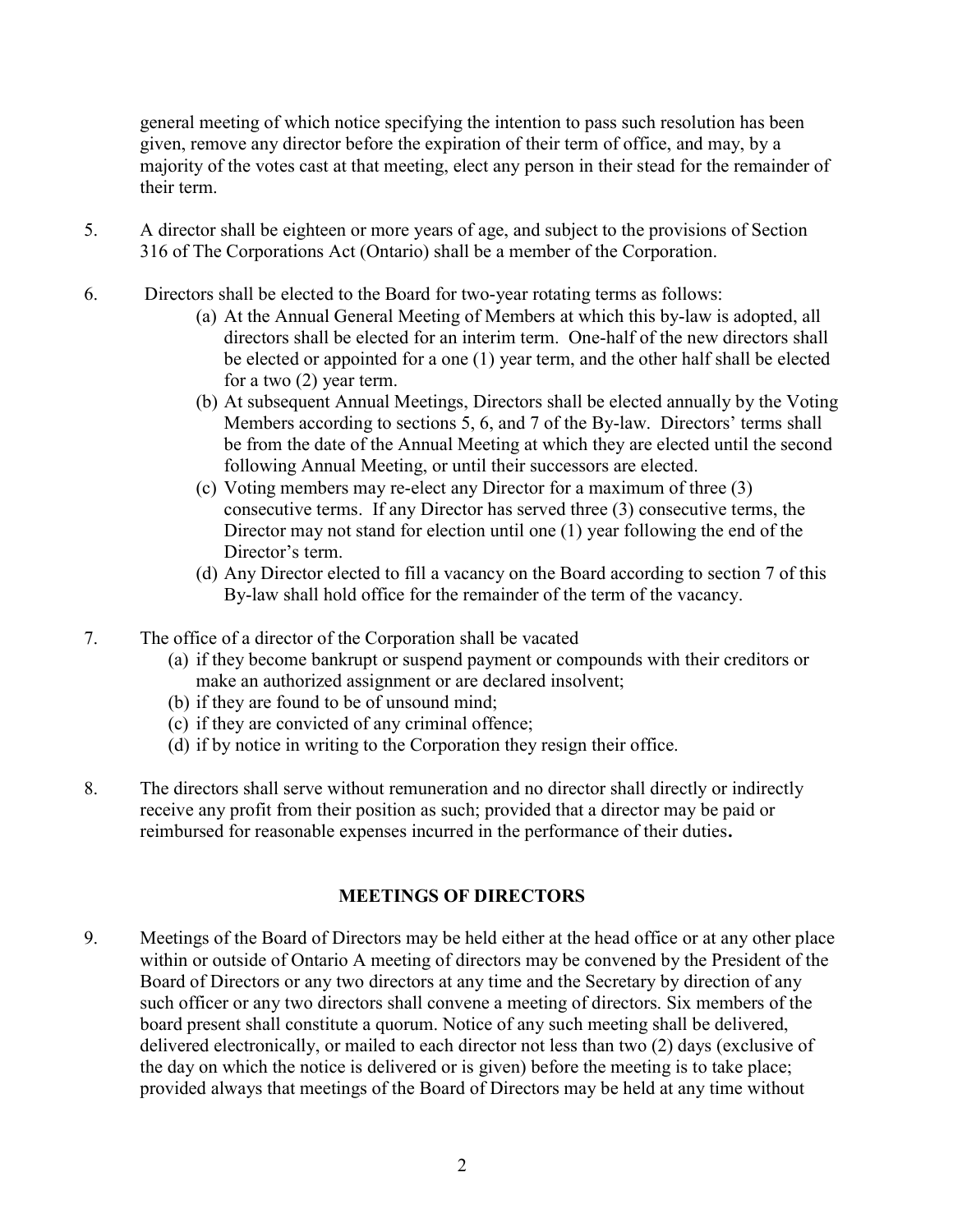formal notice if all the directors are present or those absent waive notice or signify their consent in writing to the meeting being held in their absence. Notice of any meeting or any irregularity in any meeting or the notice thereof may be waived by any director.

10. Questions arising at any meeting of directors shall be decided by a majority of votes. In case of an equality of votes the Chairman of the meeting, in addition to their original vote shall have a second or casting vote.

# CONFLICT OF INTEREST

11. Any member of the board who has a financial, personal, or official interest in, or conflict (or appearance of a conflict) with any matter pending before the Board, of such nature that it prevents or may prevent that member from acting on the matter in an impartial manner, will offer to the Board to voluntarily excuse him/herself and will vacate his seat and refrain from discussion and voting on said item.

# PROTECTION OF DIRECTORS

- 12. Every director or officer of the Corporation or other person who has undertaken or is about to undertake any liability on behalf of the Corporation and their heirs, executors and administrators and estate and effects, respectively, shall from time to time and at all times, be indemnified and saved harmless, out of the funds of the Corporation, from and against;
	- (a) all costs, charges and expenses whatsoever which such director, officer or other person sustains or incurs in or about any action, suit or proceeding which is brought, commenced or prosecuted against them for or in respect of any act, deed, matter of thing whatsoever made, done or permitted by them in or about the execution of the duties of their office or in respect of any such liability;
	- (b) all other costs, charges and expenses sustained or incurred in or about or in relation to the affairs thereof; except such costs, charges or expenses as are occasioned by their own wilful neglect or default.
	- (c) except that indemnification shall be provided only to the extent permitted by law, and no indemnification shall be provided with respect to any director who is adjudged to be in breach of any statutory duty imposed upon them, or otherwise, when to do so would be prohibited by the operation of any law or statute.

No director or officer for the time being of the Corporation shall be liable for the acts, receipts, neglects or defaults of any other director or officer or employee or for joining in any receipt or act for conformity or for any loss, damage or expense happening to the Corporation through the insufficiency or deficiency of title to any properly acquired by order of the Board of Directors for or on behalf of the Corporation or for the insufficiency or deficiency of any security in or upon which any of the monies of or belonging to the Corporation 'shall be placed out or invested or, for any loss or damage arising from the bankruptcy, insolvency or tortious act of any person, firm or corporation with whom or which any monies, securities or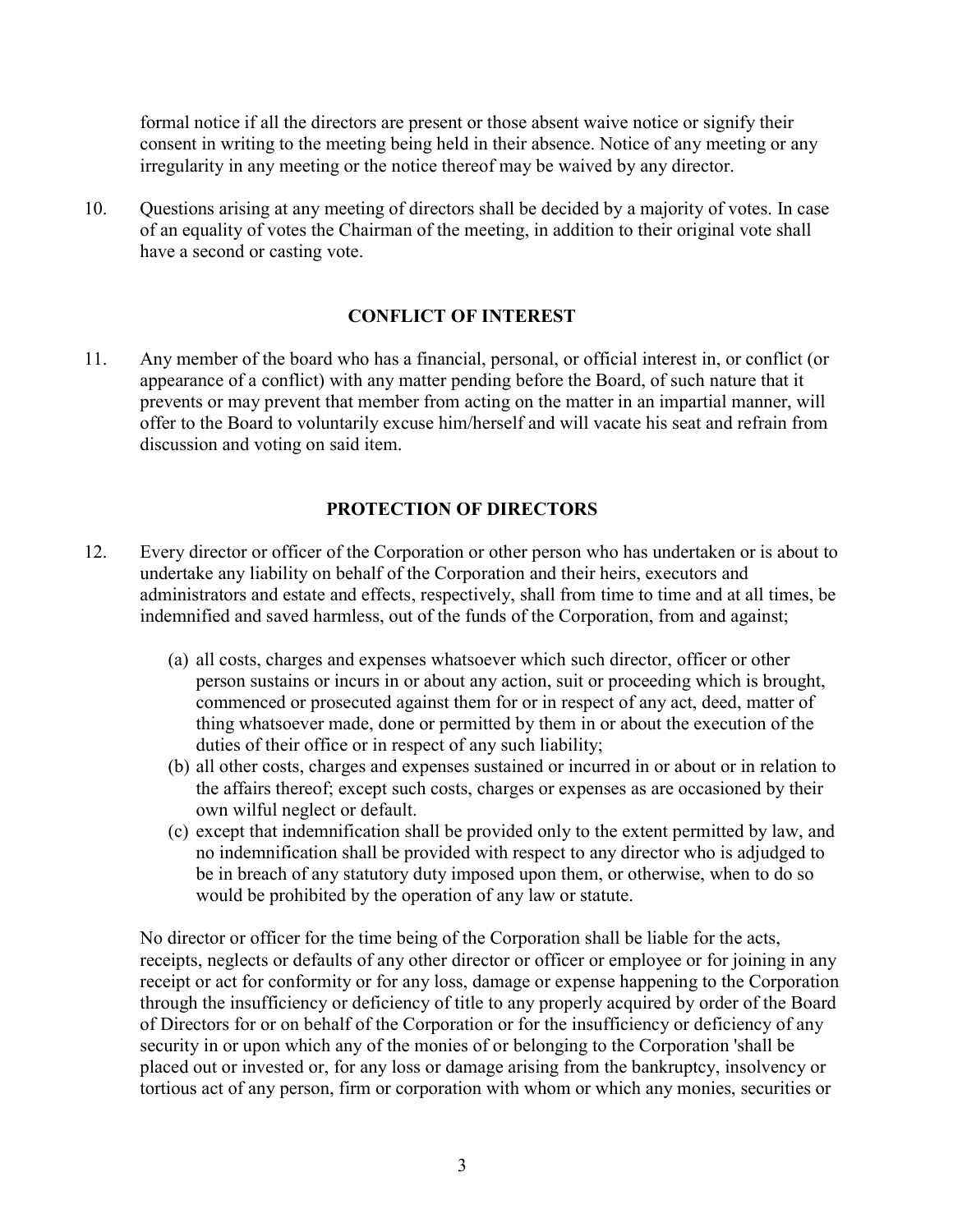effects shall be lodged or deposited or for any other loss, damage or misfortune whatever which may happen in the execution or supposed execution of the duties of his respective office or trust or in relation thereto unless the same shall happen by or through their own wilful act or their own wilful default.

### ELECTION OF DIRECTORS

13. At the annual meeting the Chairperson of the Nominations Committee shall place before the members the names of those members it is nominating to fill the vacancies on the Board. and shall call for nominations from the floor three times and may receive in nomination the name of any members who have been in good standing for a period of 30 days. Individuals wishing to stand for election to the Board must have been Members in good standing for a period of 30 days and shall have notified the Secretary via the General Manager their intention to stand for election at least 60 days in advance of the Annual General Meeting. The members shall vote for such directors by secret ballot and those members receiving the highest number of votes on the ballot shall be declared elected to the Board of Directors for the term of office.

### VACANCIES, BOARD OF DIRECTORS

14. Vacancies on the Board of Directors, however caused, may so long as a quorum of directors remain in office, be filled by the directors from among the qualified members of the Corporation, if they shall see fit to do so, otherwise such vacancy shall be filled at the next annual meeting of the members at which the directors for the ensuing year are elected, but if there is not a quorum of directors, the remaining directors shall forthwith call a meeting of the members to fill the vacancy. If the number of directors is increased between the terms, a vacancy or vacancies, to the number of the authorized increase shall thereby be deemed to have occurred, which may be filled in the manner above provided.

### QUORUM AND MEETINGS, BOARD OF DIRECTORS '

15. A majority of the directors shall form a quorum for the transaction of business. Except as otherwise required bylaw, the Board of Directors may hold its meetings at such place or places as it may from time to time determine. No formal notice of any such meeting shall be necessary if all the directors are present, or if those absent have signified their consent to the meeting being held in their absence. Directors' meetings may be formally called by the President or by the Secretary on direction of the President or by the Secretary on direction in writing of two directors. Notice of such meetings shall be delivered, telephoned, or emailed to each director not less than one day before the meeting is to take place or shall be mailed to each director not less than two (2) days before the meeting is to take place. The statutory declaration of the Secretary or President that notice has been given pursuant to this By-Law shall be sufficient and conclusive evidence of the giving of such notice. The Board may appoint a day or days in any month or months for regular meetings at an hour to be named and of such regular meeting no notice need be sent. A directors' meeting may also be held,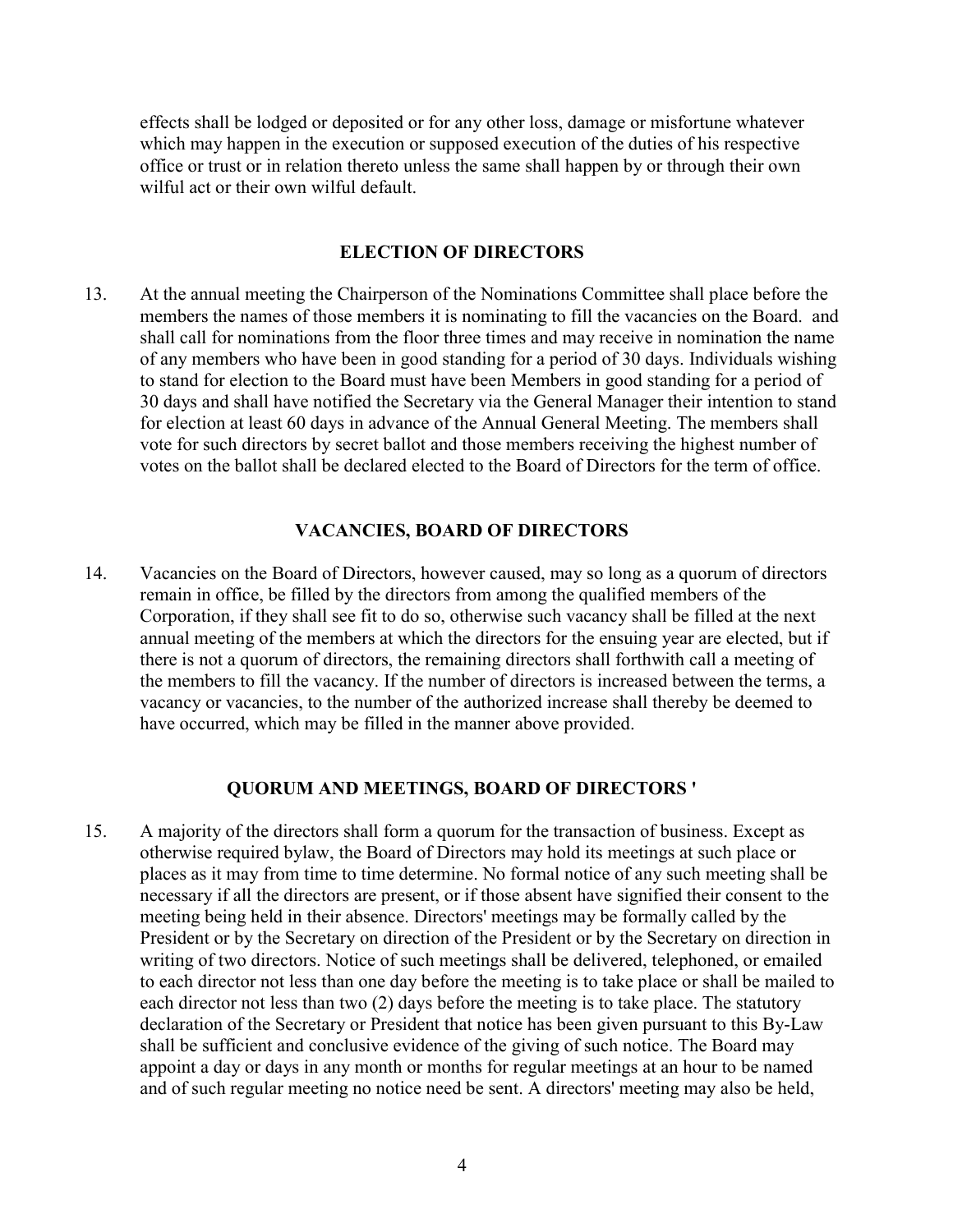without notice, immediately following the annual meeting of the Corporation. The directors may consider or transact any business either special or general at any meeting of the Board.

# ERRORS IN NOTICE, BOARD OF DIRECTORS

16. No error or omission in giving such notice for a meeting of directors shall invalidate such meeting or invalidate or make void any proceedings taken or had at such meeting and any director may at any time waive notice of any such meeting and may ratify and approve of any or all proceedings taken or had thereat.

# VOTING, BOARD OF DIRECTORS

17. Questions arising at any meeting of directors shall be decided by a majority of votes. In case of an equality of votes, the Chairman, in addition to their original vote, shall have a second or casting vote. All votes at such meeting shall be taken by ballot if so demanded by any director present , but if no demand be made, the vote shall be taken in the usual way by assent or dissent. A declaration by the Chairman that a resolution has been carried and an entry to that effect in the minutes shall be admissible in evidence as prima facie proof of the fact without proof the number or proportion of the votes recorded in favour of or against such resolution. In the absence of the President, his/her duties may be performed by the Vice-President or such other director as the board may from time to time appoint for the purpose.

# **POWERS**

18. The directors of the Corporation may administer the affairs of the Corporation, in all things and make or cause to be made for the Corporation, in its name, any kind of contract which the Corporation may lawfully enter into and, save as hereinafter provided, generally, may a exercise all such other powers and do all such other acts and things as the Corporation is by its charter or otherwise authorized to exercise and do. Without in any way derogating from the foregoing, the directors are expressly empowered, from time to time, to purchase, lease or otherwise acquire, alienate, sell, exchange or otherwise dispose of shares, stocks, rights, warrants, options and other securities, lands, buildings and other property, movable or immovable, real or personal, or any right or interest therein owned by the Corporation, for such consideration and upon such terms and conditions as they may deem advisable.

# REMUNERATION OF DIRECTORS

19. The directors shall serve as such without remuneration and no director shall directly or indirectly receive any profit from their position as such; provided that a director may be paid reasonable expenses incurred in the performance of their duties.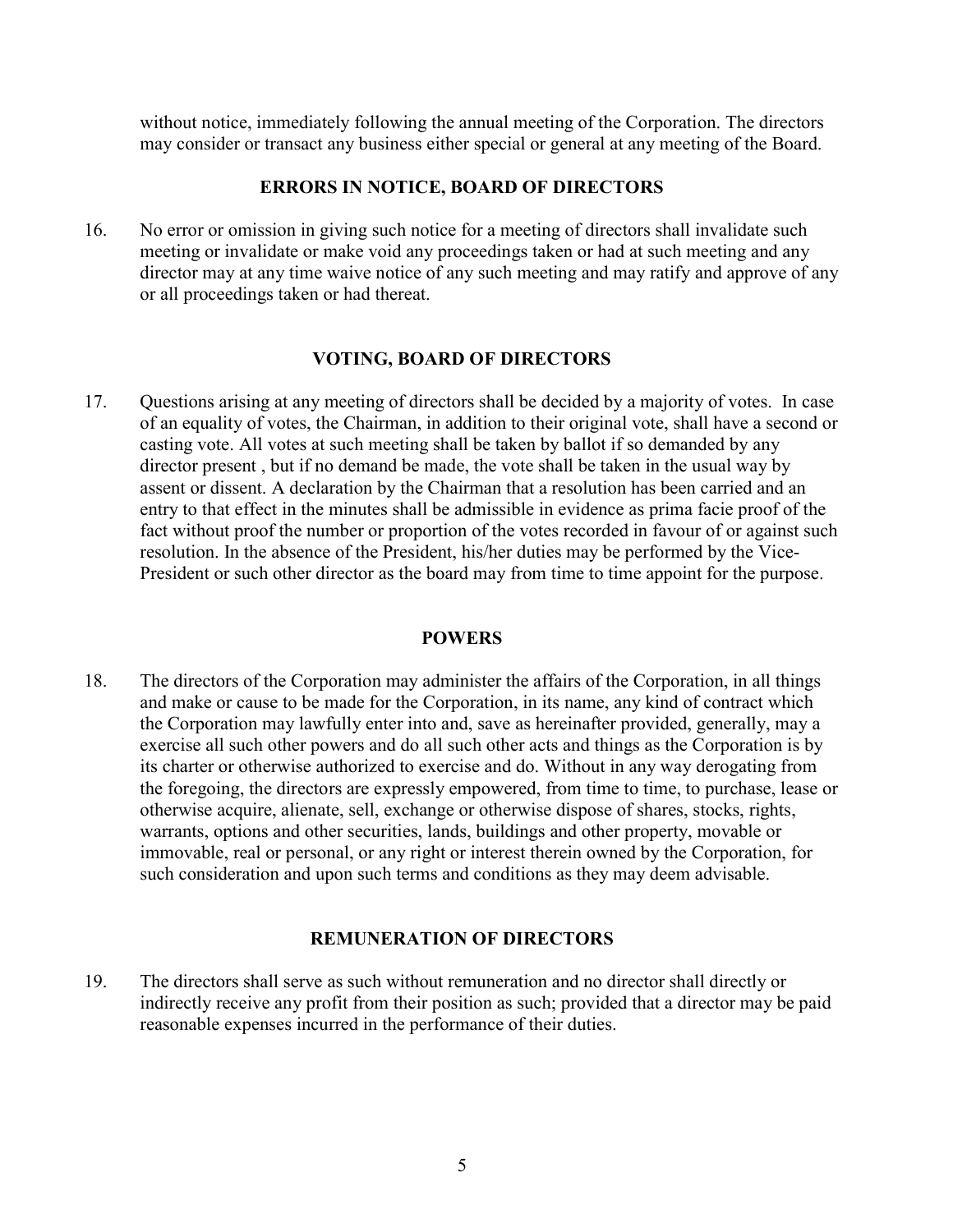#### OFFICERS OF THE CORPORATION

20. There shall be a President, a Vice-President, a Secretary and a Treasurer or in lieu of a Vice-President, a Secretary and Treasurer, and such other officers as the Board of Directors may determine by by-law from time to time. One person may hold more than one office, except the office of President. The President, Vice-President, Secretary and Treasurer shall be elected by the Board of Directors from among their number, or in the case of the Treasurer only, from among the General Members, at the first meeting after the annual election of such Board of Directors, provided that in default of such election the then incumbents, being members of the board, except in the case of the Treasurer, a General Member, shall hold office until their successors are elected, The other officers of the Corporation need not be members of the board and in the absence of written agreement to the contrary, the employment of all officers shall be settled from time to time by the board.

## DUTIES OF THE PRESIDENT

21. The President shall, when present, preside at all meetings of the members of the Corporation and of the Board of Directors. The President shall also be charged with the general management and supervision of the affairs and operations of the Corporation. The President with the Secretary or other officer appointed by the board for the purpose shall sign all bylaws and membership certificates. During the absence or inability of the President, his/her duties and powers may be exercised by the Vice-President, or such other director as the board may from time to time appoint for the purpose of exercising any such duty or power, in the absence or inability of the President which shall be presumed with reference thereto.

#### DUTIES OF THE SECRETARY

22. The Secretary shall attend all meetings of the Board of Directors and record all facts and minutes of all proceedings in the books kept for that purpose. They shall give all notices required to be given to members and to directors.

#### DUTIES OF THE TREASURER

23. The Treasurer, or person performing the usual duties of a Treasurer, shall keep full and accurate accounts of all receipts and disbursements of the Corporation in proper books of account and shall deposit all moneys or other valuable effects in the name and to the credit of the Corporation in such bank or banks as may from time to time be designated by the Board of Directors. They shall disburse the funds of the Corporation under the direction of the Board of Directors, taking proper vouchers therefore and shall render to the Board of Directors at the regular meetings thereof or whenever required, an account of all transactions as Treasurer, and of the financial position of the Corporation. The Treasurer shall also perform such other duties as may from time to time be determined by the Board of Directors.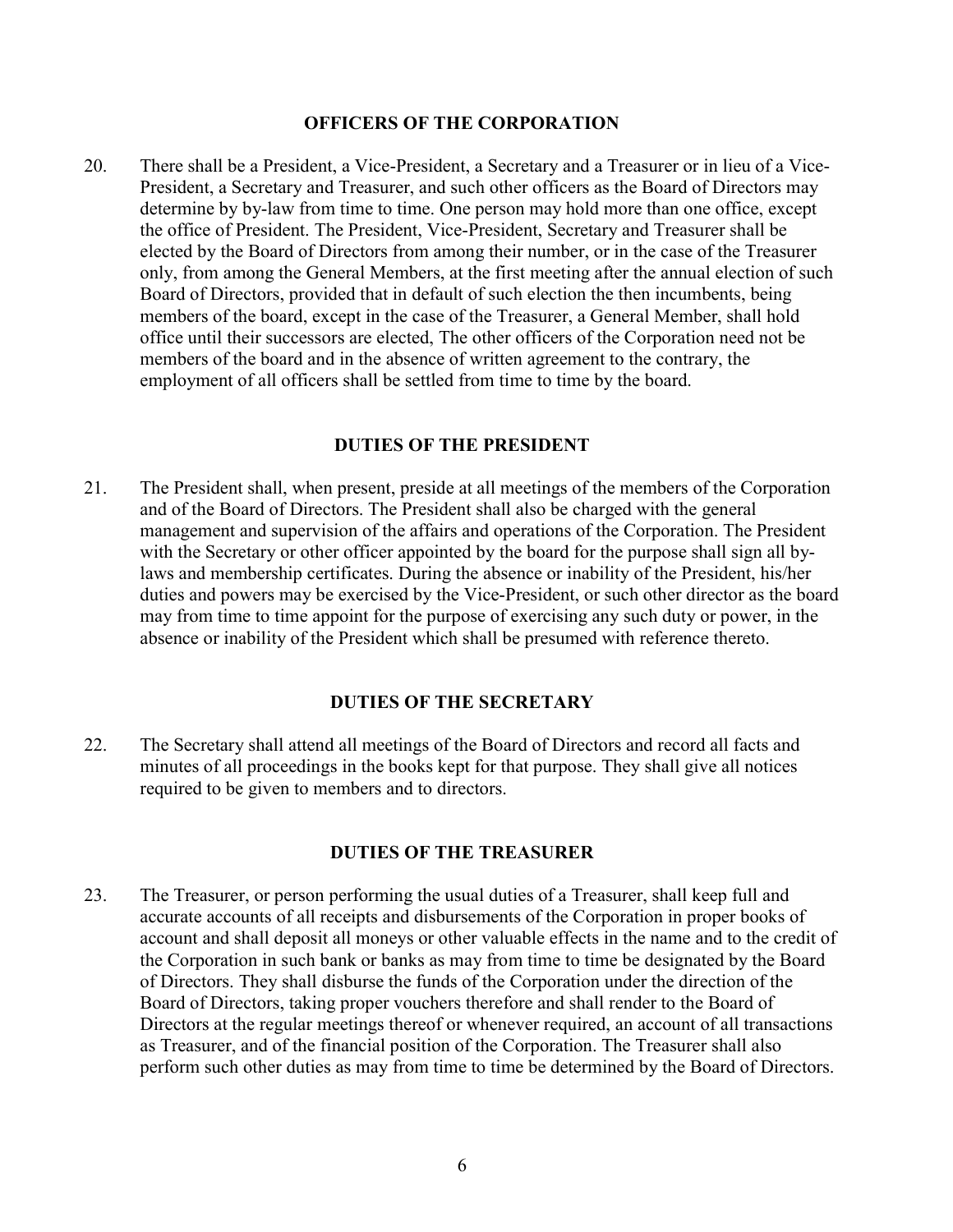## DUTIES OF OTHER OFFICERS

24. The duties of all other officers of the Corporation shall be such as the terms of their engagement call for or the Board of Directors requires of them.

# **COMMITTEES**

25. The Board may establish a Standing Committee to be responsible to it for each major program or activity of the Corporation. Each standing committee shall include a member who is a Director.

The Board may, from time to time, strike an ad hoc committee as required.

# EXECUTION OF DOCUMENTS

26. Deeds, transfers, licences, contracts and engagements on behalf of the Corporation shall be signed by either the President or Vice-President and by the Secretary, and the Secretary shall affix the seal of the Corporation to such instruments as require the same. Contracts in the ordinary course of the Corporation's operations may be entered into on behalf of the Corporation by the President, Vice-President, Treasurer or by any person authorized by the board The President, Vice-President, the directors, Secretary or Treasurer, or anyone of them, or any person or persons from time to time designated by the Board of Directors may transfer any and all shares, bonds or other securities from time to time standing in the name of the Corporation in its individual or any other capacity or as trustee or otherwise and may accept in the name and on behalf of the Corporation transfers of shares, bonds or other securities from time to time transferred to the Corporation, and may affix the corporate seal to any such transfers or acceptances of transfers, and may make, execute and deliver under the corporate seal any and all instruments in writing necessary or proper for such purposes, including the appointment of an attorney or attorneys to make or accept transfers of shares, bonds or other securities on the books of any company or corporation.

Notwithstanding any provisions to the contrary contained in the by-laws of the Corporation, the Board of Directors may at any time by resolution direct the manner in which, and the person or persons by whom, any particular instrument, contract or obligations of the Corporation may or shall be executed.

# BOOKS AND RECORDS

27. The directors shall see that all necessary books and records of the Corporation required by the by-laws of the Corporation or by any applicable statute or law are regularly and properly kept.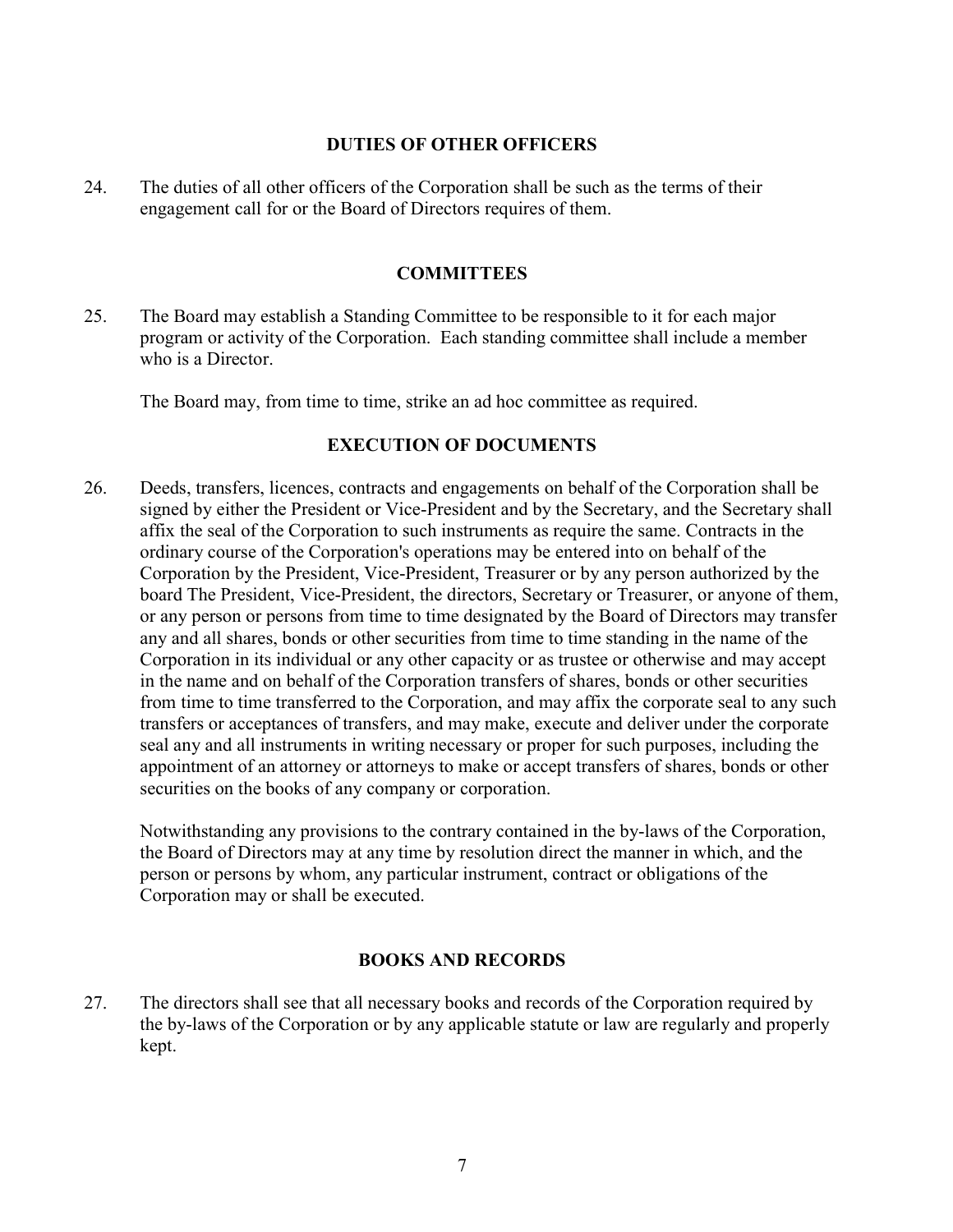### MEMBERSHIP

- 28. The membership shall consist of such individuals and such corporations, partnerships and other legal entities as are admitted as members by the Board of Directors. Members will remain in good standing by payment of whatever annual dues may be set by resolution of the Board of Directors. The Corporation shall have the following classes of membership:
	- a. General Member This class of member shall consist of individuals who are over eighteen years of age who have paid their annual dues. Each member in good standing shall be entitled to one (1) vote on each question arising at any special or general meeting of the members.
	- b. Honorary Life Legacy Member This class of membership may be conferred by the Board on any individual who has made an outstanding contribution to the Goderich Little Theatre. An Honorary Life A Legacy Member is not precluded from being a General Member if otherwise eligible. Honorary Life-Legacy Members shall not be entitled to vote at Meetings of Members. A Legacy Member will be publicly acknowledged as directed by the Board and may be appointed at any time in the individual's life or posthumously.

# ANNUAL AND OTHER MEETINGS OF MEMBERS

29. The annual or any other general meeting of the members shall be held at the head office of the Corporation or elsewhere in Ontario as the Board of Directors may determine and on such day as the said directors shall appoint.

At every annual meeting, in addition to any other business that may be transacted, the report of the directors, the financial statement and the report of the person who has completed a financial review shall be presented and the Board of Directors elected for the ensuing year. The members may consider and transact any business either special or general without any notice thereof at any meeting of the members.

The Board of Directors or the President shall have the power to call at any time a general meeting of the members of the Corporation. In lieu of individual notice to members, public notice or advertisement shall be published.

Members shall be able to generate a general members meeting by submitting a written request for such a meeting signed by ten percent of the membership. Upon receipt of such a request, the President shall be required to call a general members meeting within 30 days of the tabling of this request to the Board of Directors. The written request must articulate the issue to be discussed at such a meeting; that issue will be the only business transacted at this special meeting.

A quorum at any Meeting of Members shall be ten (10) voting Members. No business shall be transacted at any meeting unless the quorum is present at the time of the transaction of the business.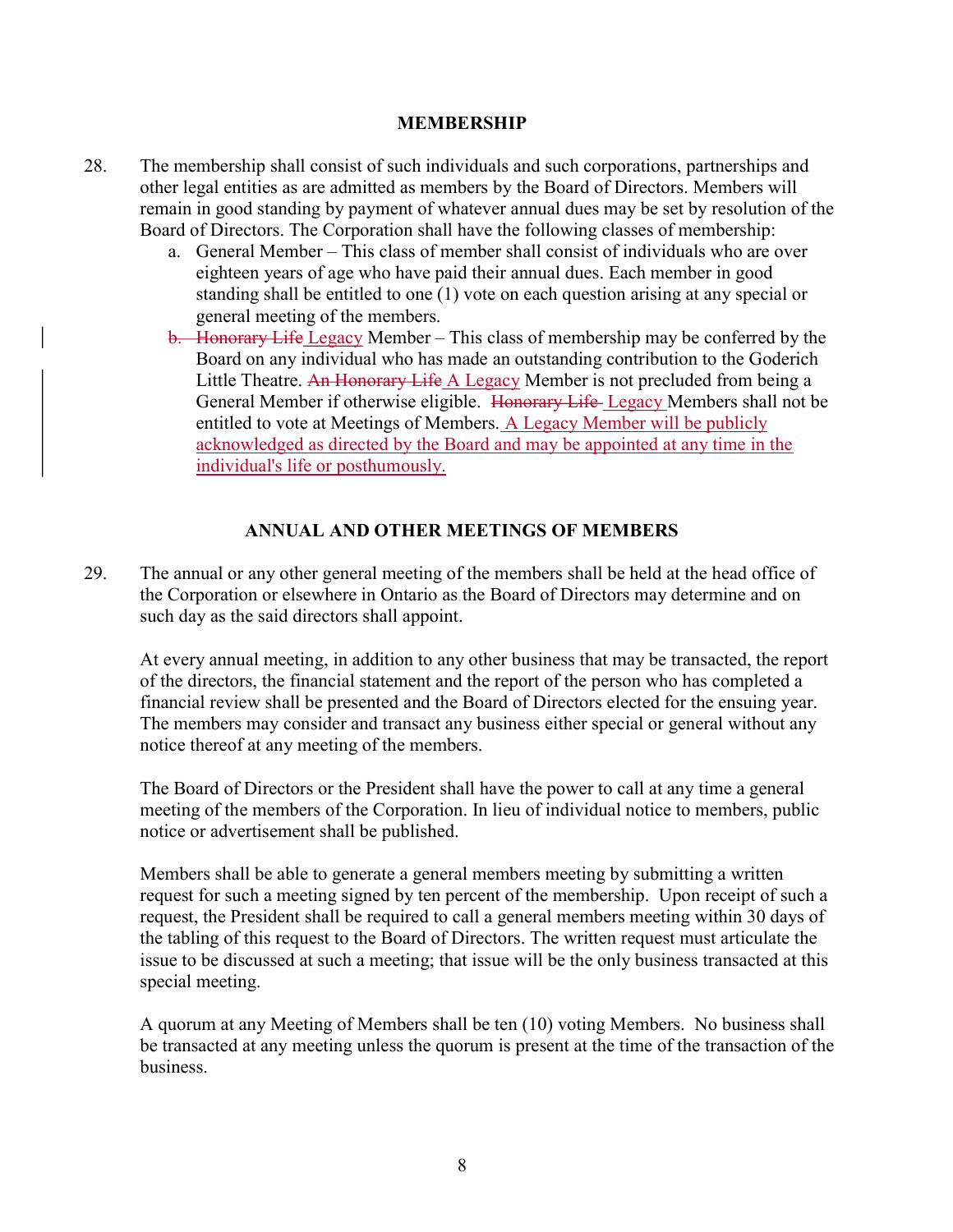### ERROR OR OMISSION IN NOTICE

30. No error or omission in giving notice of any annual or general meeting or any adjourned meeting, whether annual or general, of the members of the Corporation shall invalidate such meeting or make void any proceedings taken thereat and any member may at any time waive notice of any such meeting and may ratify, approve and confirm any or all proceedings taken or had thereat. For the purpose of sending notice to any member, director or officer for any meeting or otherwise, the address of any member, director or officer shall be their last address recorded on the books of the Corporation

#### ADJOURNMENTS

- 31. Any meetings of the Corporation or of the directors may be adjourned to any time and from time to time and such business may be transacted at such adjourned meeting as might have been transacted at the original meeting from which such adjournment took place. No notice shall be required of any such adjournment. Such adjournment may be made notwithstanding that no quorum is present.
- 32. A quorum for the transaction of business at any meeting of members shall consist of not less than six members present; provided that in no case can any meeting be held unless there are five members present.

# VOTING OF MEMBERS

33. Subject to the provisions, if any, contained in the Letters Patent of the Corporation, each General or Life member of the Corporation shall at all meetings of members be entitled to one vote. No member shall be entitled either to vote at meetings of the Corporation unless all dues or fees, if any, then payable have been paid 14 days prior to the vote.

At all meetings of members every question shall be decided by a majority of the votes of the members present in person. Every question shall be decided in the first instance by a show of hands unless a poll be demanded by any member. Upon a show of hands, every member having voting rights shall have one vote, and unless a poll be demanded a declaration by the Chairman that a resolution has been carried or not carried and an entry to that effect in the minutes of the Corporation shall be admissible in evidence as prima facie proof 'of the fact without proof of the number or proportion of the votes accorded in favour of or against such resolution. The demand for a poll maybe withdrawn, but if a poll be demanded and not withdrawn the question shall be decided by a majority of votes given by the members present in person, and such poll shall be taken in such' manner as the Chairman shall direct and the result of such poll shall be deemed the decision of the Corporation in general meeting upon the matter in question. In case of an equity of votes at any general meeting, whether upon a show of hands or at a poll, the Chairman shall be entitled to a second or casting vote.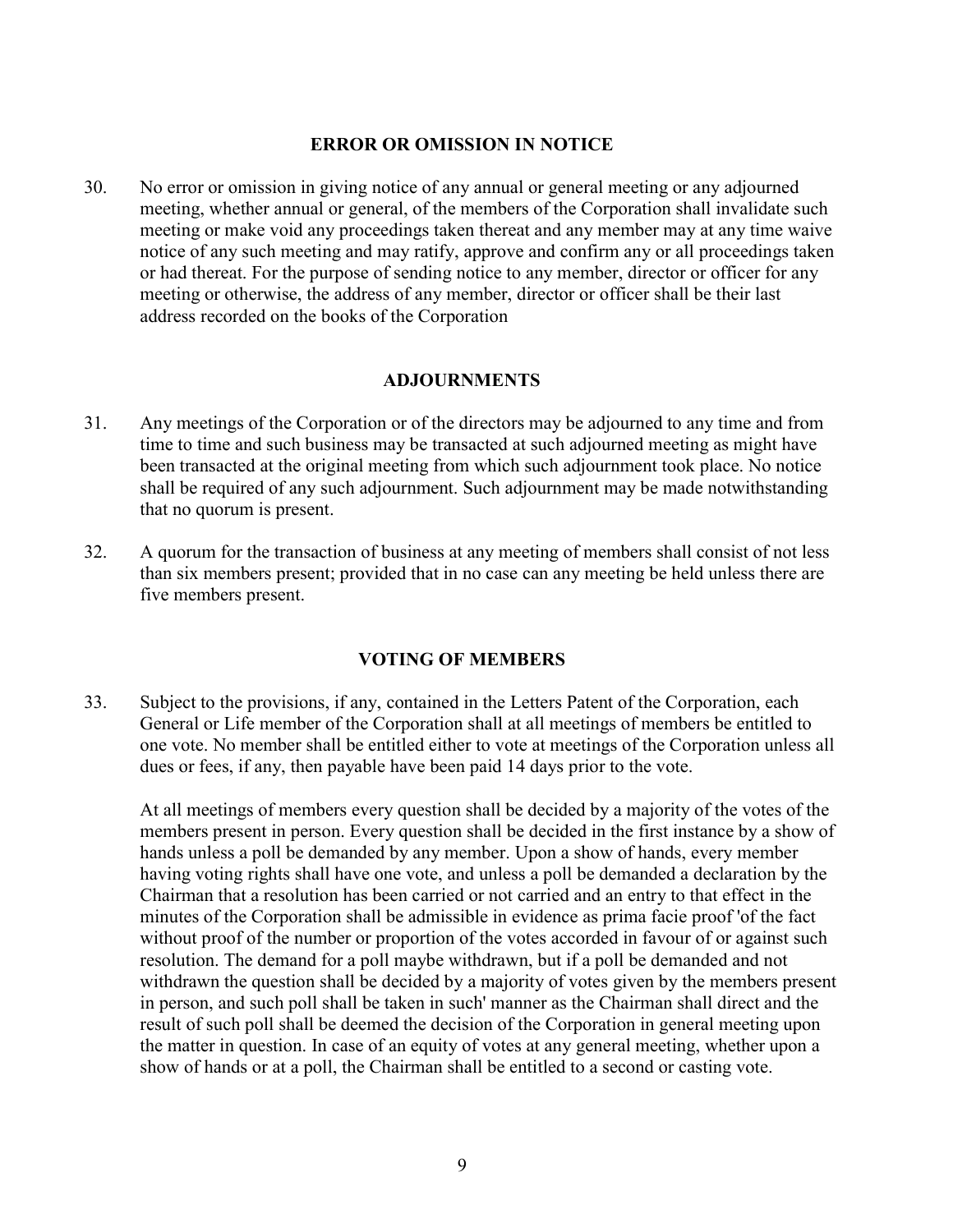## FINANCIAL YEAR

34. Unless otherwise ordered by the Board of Directors, the fiscal year of the Corporation shall terminate on the 3lst day of August, in each year.

# CHEQUES, ETC.

35. All cheques, bills of exchange or other orders for the payment of money, notes or otherevidences of indebtedness issued in the name of the Corporation, shall be signed by such officer or officers, agent or agents of the Corporation and in such manner as shall from time to time be determined by resolution of the Board of Directors and any one of such officers or agents may alone endorse notes and drafts for collection on account of the Corporation through its bankers, and endorse notes and cheques for deposit with the Corporation's bankers for the credit of the Corporation, or the same may be endorsed "for collection" or "for deposit" with the bankers of the Corporation by using the Corporation's rubber stamp for the purpose. Any one of such officers or agents so appointed may arrange, settle, balance and certify all books and accounts between the Corporation and the Corporation's bankers and may receive all paid cheques and vouchers and sign all the bank's forms or settlement of balances and release or verification slips.

# DEPOSIT OF SECURITIES FOR SAFEKEEPING

36. The securities of the Corporation shall be deposited for safekeeping with one or more bankers, trust companies or other financial institutions to be selected by the Board of Directors, Any and all securities so deposited may be withdrawn, from time to time, only upon the written order of the Corporation signed by such officer or officers, agent or agents of the Corporation, and in such manner, as shall from time to time be determined by resolution of the Board of Directors and such authority may be general or confined to specific instances. The institutions which may be so selected as custodians by the Board of Directors shall be fully protected in acting in accordance with the directions of the Board of Directors and shall in no event be liable for the due application of the securities so withdrawn from deposit or the proceeds thereof.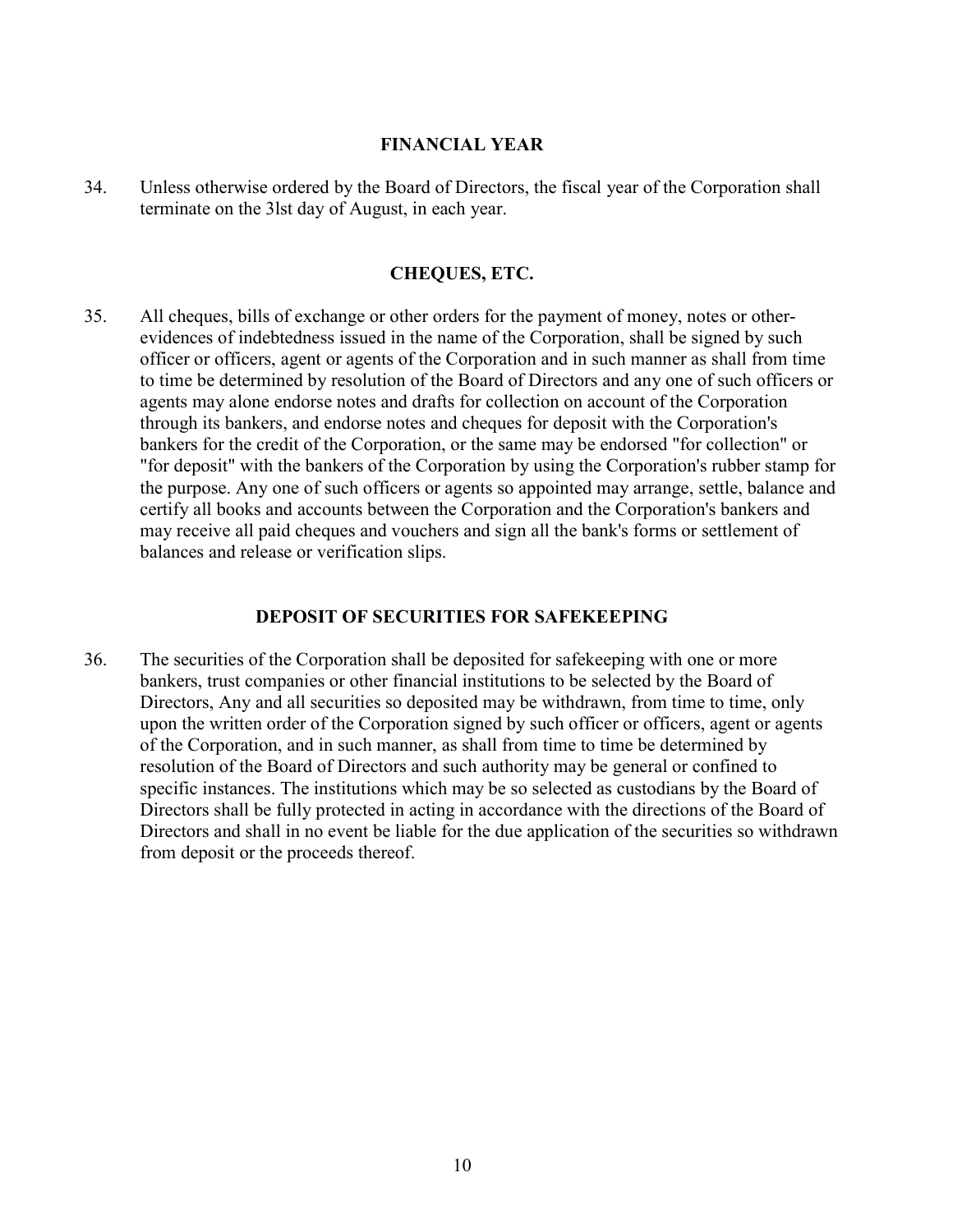## **NOTICE**

37. Any notice (which term includes any communication or document) to be given, sent, delivered or served pursuant to the Act, the letters patent, the by-laws or' otherwise to a member, director, officer or auditor shall be sufficiently given if delivered personally to the person to whom it is to be given or if delivered to their recorded address or if mailed to them at their recorded address by prepaid air or ordinary mail, or if sent to them at their recorded address by any means of prepaid transmitted or recorded communication; a notice so delivered shall be deemed' to have been given when it is delivered personally or at the recorded address as aforesaid; a notice so mailed shall be deemed to have been given when deposited in a post office or public letter box; and a notice sent by any means of transmitted or recorded communication shall be deemed to have been given when dispatched or delivered to the appropriate communication company or agency or its representative for dispatch The Secretary may change or cause to be changed the recorded address of any member, director, officer or auditor in accordance with any information believed to be reliable.

#### BORROWING

- 38. The directors may from time to time
	- (a) borrow money on the credit of the Corporation; or
	- (b) issue, sell or pledge securities of the Corporation; or
	- (c) charge, mortgage, hypothecate or pledge all or any of the real or personal property of the Corporation, including book debts, rights, powers, franchises and undertakings, to secure any securities or any money borrowed, or other debt, or any other obligation or liability of the Corporation. From time to time the directors may authorize any director, officer or employee of the Corporation or any other person to make arrangements with reference to the monies borrowed or to be borrowed as aforesaid and as to the terms and conditions of the loan thereof, and as to the securities to be given therefor, with power to vary or modify such arrangements, terms and conditions and to give such additional securities for any monies borrowed or remaining due by the Corporation as the directors may authorize, and generally to manage, transact and settle the borrowing of money by the Corporation. .

# AMENDMENTS TO THE BY-LAW

39. The By-Laws of the Corporation may be amended at a Meeting of the Members called for the purpose of such amendments by a two-thirds (2/3) majority of votes of voting Members present at such meetings provided that such members constitute a quorum. Notice to amend including details of proposed amendments must be received by the Secretary not later than thirty (30) days prior to the Meeting of Members. Copies of such notice shall be sent by the Secretary to all members in good standing at least seven (7) days before the Meeting of Members.